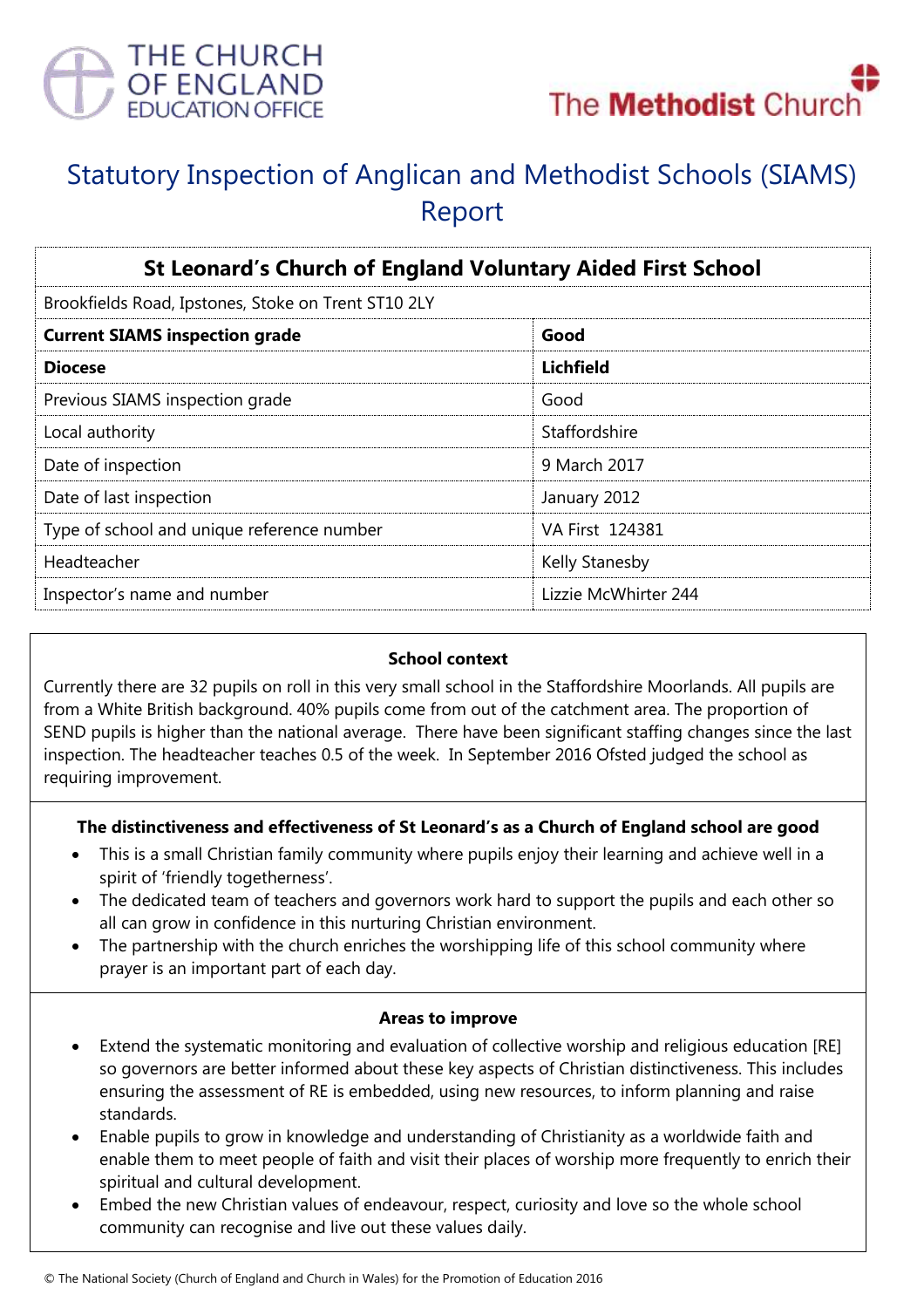## **The school, through its distinctive Christian character, is good at meeting the needs of all learners**

The Christian character of St Leonard's has now been made more explicit and is evident in its daily life, ensuring the links with St Leonard's Church are stronger. This is because the old school motto has been incorporated with St Leonard's Church motto to form 'sparks reaching up, flames reaching out, hearts and minds glowing with God's love'. Pupils explain this as 'reaching up is trying to get better at your work and reaching out helps your community'. In addition, the governing body have revisited their aims and vision, valuing every child, encouraging them to flourish and preparing them for the next stage of their life journey. Relationships are good and everyone is treated with respect. The school acknowledges that the Christian values of endeavour respect, curiosity and love have only been recently introduced, and need to be embedded so everyone can recognise them and demonstrate them in their lives. There is a commitment to the wellbeing of all within a community where all achievement is celebrated. For example, music is positively encouraged, with pupils offered guitar lessons. Attendance is good, with any vulnerable pupils or needy pupils given individual support within a nurturing environment of endeavour and forgiveness. As a result, recent data shows that all year groups have maintained or improved attainment at or above expectations. Between 79% and 93% pupils have made good or better progress across the school in English and mathematics. The focus is now very much on presentation of work and the use of learning ladders, as well as building staff confidence and moderating with other schools. In addition, a team of volunteers now helps with reading. Pupils have very positive attitudes to RE and are growing in their knowledge of Christianity as a worldwide faith, as one might expect in a church school. Pupils know that their church foundation is important. For example, they know 'St Leonard helped prisoners to feel happy so they weren't so sad. The chains remind them us of this link.' Regular visits from a Christian Aid worker as well as charity fundraising ensures pupils are involved in activities about global awareness. As a rural, mono cultural community, the school has identified that enabling pupils to meet people of faith from different communities and cultures and visit their places of worship more frequently enriches their spiritual and cultural lives. In the past, visits to places such as the National Memorial Arboretum have enhanced RE. Pupils say they would welcome this and it would 'be really good to 'go on trips and visit places of worship for other religions in RE'. Pupils enjoy God's creation and their view of the Staffordshire moorlands with outdoor learning activities, such as welly Wednesdays and gardening club. They have also been involved in helping to design a spiritual garden. Such activities help to support their spiritual development.

# **The impact of collective worship on the school community is good**

Collective worship at St Leonard's is affirming and involves and engages everyone. For example, pupils and adults gather round the cross to 'explore forgiveness and what this means in our lives'. Pupils explain this as 'when we fall out and don't get along, we can make up and be friends.' They go on to say, 'it's your responsibility to say sorry and help other people. You have to forgive people and be kind to everyone, shake hands and show forgiveness.' Pupils and parents value church services. Parents say the church link becomes natural for the children and 'church is part of the community, part of everyday life. The children love to sing in church and kneel in the pews and are confident to speak and read in the services.' Pupils can explain the symbolism of Christingle, Ash Wednesday and Lent and other key festivals in the church year. They say worship 'helps me to be a Christian more and say my prayers'. The Lord's Prayer is always part of worship 'when the vicar comes on Mondays', with pupils citing this as 'things we have to stick to or stand up to'. Prayer is an important part of worship in church or in school with teaspoon prayers often used They say they enjoy 'passing the cross and saying prayers' and want to do this more. There is always an open invitation to pray in collective worship. Pupils' views on worship are gathered, with action taken. For example, younger pupils said they wanted to 'have some telephones to talk to God' so a telephone is now in their role play church in their classroom. New staff are excited about leading worship. Pupils say they would like to plan and lead worship more as 'it helps me to get more confidence to say speeches in front of people'. They also welcome more worship outdoors. The school has identified these areas for future development. Pupils are growing in their Christian understanding of God as Father, Son and Holy Spirit. They enjoy lighting candles to represent The Trinity. They speak of God the Father as creator who 'made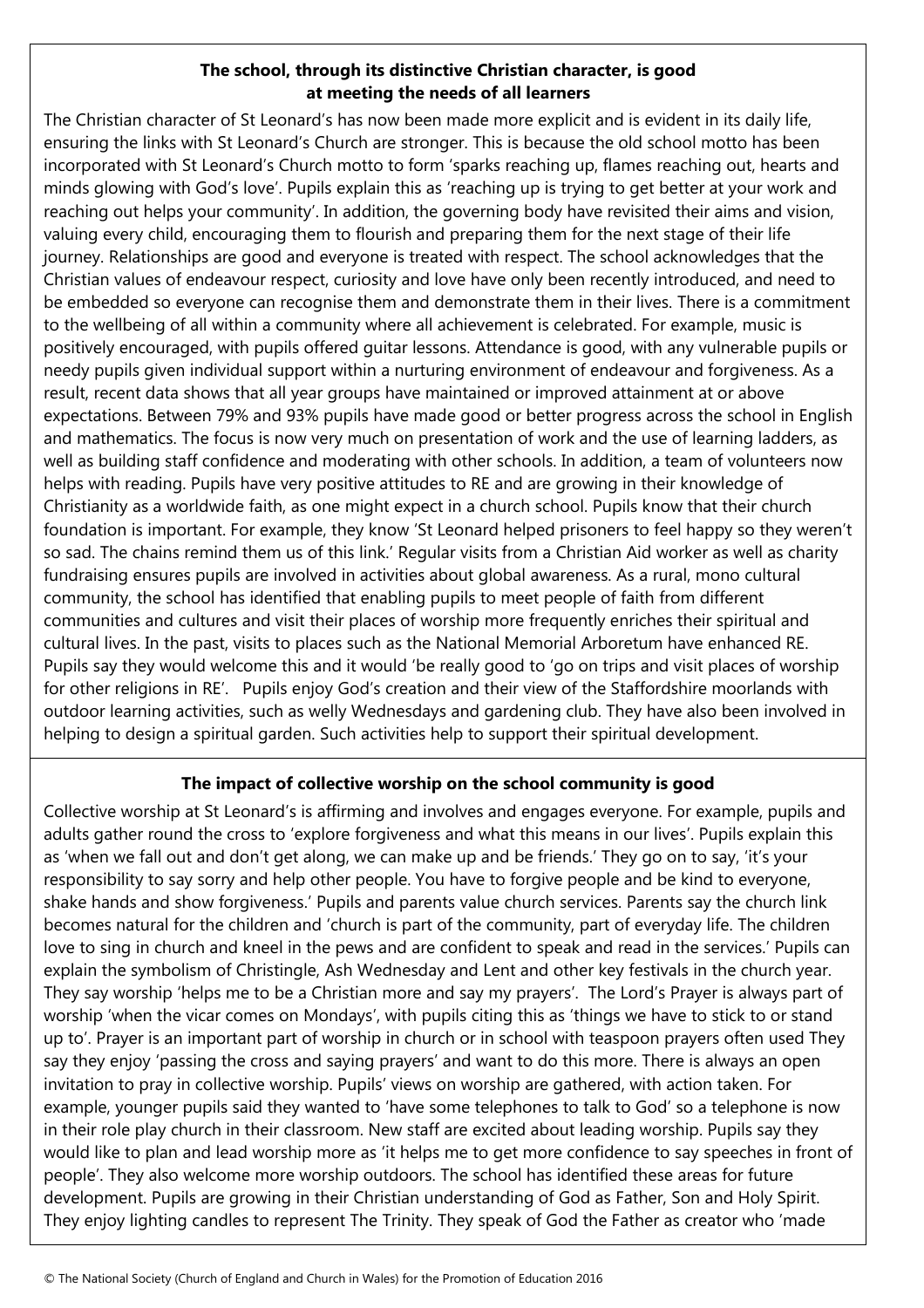the world. God the Son is Jesus. He died on the cross and saved us from our sins so we can be alive.'

### **The effectiveness of the religious education is satisfactory**

Pupils enjoy RE which is called beliefs and values at St Leonard's. The new focus on RE has resulted in new books to record pupils' learning. Pupils say they find RE fun and enjoy learning about Christianity and other faiths through 'stories of other religions'. Lessons have a strong emphasis on Christianity through an enquiry approach. For example, younger pupils explore why the palm cross is a special symbol. They are helped to appreciate, through the use of puppets and drama that Palm Sunday celebrates Jesus as a king. Older pupils extend their learning about Jesus, asking why he was in Jerusalem. They explore why Jesus wore a crown of thorns, re-enact the story and are given its Bible reference. Consequently, they can explain the story of Holy Week and Easter well. They know the symbolism of the Last Supper. They go on to explain Ascension-tide as 'when Jesus went to the top of the hill and left the Holy Spirit'. They relate Pentecost as when 'he sent the Holy Spirit down, like a wind as you can't see it. It ran round Jesus' friends and turned into flames'. They are respectful when noting their thoughts about God and say, 'God is not a word to use as a swear word'. Pupils know how to improve in their work. However, the school acknowledges that assessment is a work in progress and the building blocks need to be in place so there is a firm foundation from the Early Years. To this end, the school is beginning to use a new resource, 'Understanding Christianity', focussing on key concepts such as creation, incarnation and salvation to take pupils through the church year. The school recognises that assessment which includes the impact of this new resource is yet to be embedded and evidence gathered through monitoring. Currently, progress and attainment in RE is in line with other core subjects.

#### **The effectiveness of the leadership and management of the school as a church school is good**

The headteacher has worked hard to build a good team around her so the Christian vision and values of the school shine through. Staff are dedicated and support and help one another in this small, friendly nurturing community. Governors too are committed to and passionate about this school. They say that everything they discuss is based on 'salvation for all' and that Christian vision and values guide very decision and choice they make. They say, 'The Christian faith is the driver for any policy, data or strategic decisions, seen in the light of that faith'. For example, governors are working on a new strategic plan and effective monitoring and evaluation is very much party of that. To this end, link governor roles have recently been re-allocated. Governors acknowledge the need to record their monitoring visits of RE and worship more formally. The headteacher leads RE which ensures it has a high profile in school and is well led and managed. For example, RE is an integral part of the current school action plan and also the current and on-going Christian distinctiveness improvement plan. This has already identified the progress made since the last inspection, and together with the new staffing and governing body structures, the future priorities for action. For example, improving the monitoring of RE and providing training and support for teachers to enable them to be more confident in their teaching. RE and worship both meet statutory requirements. The new governors' wellbeing committee is ensuring policies reflect an understanding of the gospels and there is space to develop personal spirituality through prayer. This is well supported by the partnership with the church. For example, there was a service for pupils to see the new bells before they were hallowed by the Bishop of Stafford. Parents were very impressed by this as they 'wouldn't see this again in their lifetime'. There are good links with the community, involving the parish church and the Methodist chapel. This includes the Festival of Light and the annual Christmas tree festival. The school features in 'Moorland Churches News' and takes part in the local agricultural and Remembrance services. Parents are active in the life of this small, rural school and praise the positive male role models as well as the buddy system where pupils sit down and read together. They speak highly of the good friendships 'caring like a little family. It's brilliant.' Staff are proud of the friendly children who are thriving and enjoying their learning and the worship, which brings out the best in everyone. They say, 'It is a place of community and togetherness where all members are valued as individuals and work closely as a team. We recognise all aspects of a person, whether academic, spiritual or personal. The children are at the centre of what we do.'